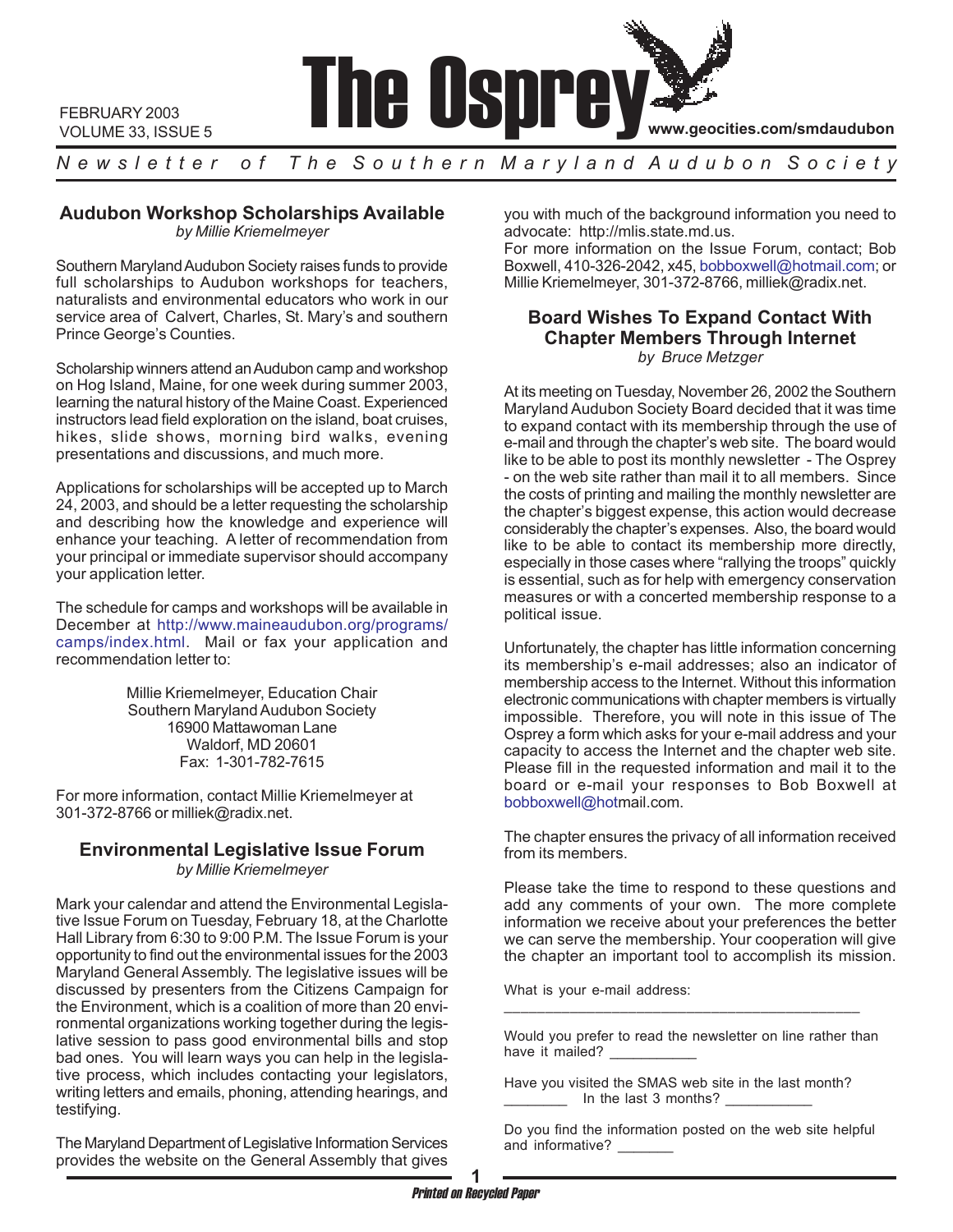| <b>SPECIES</b>          | <b>Port Tobacco</b>     | Pax River      | <b>Point Lookout</b>    | <b>Fort Belvoir</b> | <b>Total</b>            |
|-------------------------|-------------------------|----------------|-------------------------|---------------------|-------------------------|
| Red-throated Loon       |                         | $\mathbf{1}$   | $\mathfrak{Z}$          |                     | $\overline{4}$          |
| Common Loon             | $\mathbf{1}$            | 59             | 41                      |                     | 101                     |
| Pied-billed Grebe       | 10                      | $\overline{4}$ |                         |                     | 14                      |
| Horned Grebe            | $\overline{2}$          | 86             | 49                      |                     | 137                     |
| Northern Gannet         |                         |                | $\boldsymbol{9}$        |                     | 9                       |
| <b>Brown Pelican</b>    |                         | $\overline{c}$ | $\,8\,$                 |                     | 10                      |
| D-crested Cormorant     | 86                      | 5              | $\overline{4}$          | 3                   | 98                      |
| Great Cormorant         |                         |                | 16                      |                     | 16                      |
| Great Blue Heron        | $25\,$                  | 16             | 49                      | 71                  | 161                     |
| Great Egret             |                         |                | $\mathbf{1}$            | $\mathbf{1}$        | $\overline{2}$          |
| <b>Black Vulture</b>    | 100                     | 31             | 49                      | 16                  | 196                     |
| Turkey Vulture          | 88                      | 89             | $78\,$                  | 28                  | 283                     |
| Gter White-ftd Goose    |                         |                |                         | $\mathbf{1}$        | $\mathbf{1}$            |
| Snow Goose              | $\mathbf{1}$            |                |                         |                     | $\mathbf{1}$            |
| Canada Goose            | 2315                    | 4754           | 1591                    | 3036                | 11696                   |
| Mute Swan               | 36                      | 101            | 50                      |                     | 187                     |
| Tundra Swan             | 48                      | 107            | 214                     | 546                 | 915                     |
| Wooduck                 | $\overline{c}$          | $\mathfrak{Z}$ |                         |                     | $\mathfrak{S}$          |
| Gadwall                 | 737                     | 73             | 10                      | 983                 | 1803                    |
| American Wigeon         | 51                      | 30             |                         | 556                 | 637                     |
| American Black Duck     | 108                     | 34             | $\overline{\mathbf{4}}$ | 254                 | 400                     |
| Mallard                 | 381                     | 519            | 149                     | 1672                | 2721                    |
| <b>Blue-winged Teal</b> |                         |                | $\mathfrak{Z}$          |                     | $\overline{\mathbf{3}}$ |
| Northern Shoveler       |                         |                |                         | 50                  | 50                      |
| Northern Pintail        | 40                      | $\mathbf{1}$   | 38                      | 254                 | 333                     |
| Green-winged Teal       | 60                      | 33             |                         | 16                  | 109                     |
| Canvasback              |                         |                | $\sqrt{2}$              | 444                 | 446                     |
| Redhead                 |                         |                | 21                      | 13                  | 34                      |
| Ring-necked Duck        | $\mathbf{1}$            | 193            |                         | 178                 | 372                     |
| Greater Scaup           |                         | $\overline{4}$ | 236                     | 15                  | 255                     |
| Lesser Scaup            | 13                      | 670            | $20\,$                  | 1379                | 2082                    |
| scaup sp.               |                         | 903            | 205                     |                     | 1108                    |
| Harlequin Duck          |                         |                | $\mathfrak{Z}$          |                     | $\mathfrak{Z}$          |
| Surf Scoter             |                         | $\overline{c}$ | 218                     |                     | 220                     |
| White-winged Scoter     |                         |                | 81                      |                     | 81                      |
| <b>Black Scoter</b>     |                         | $\overline{c}$ | 605                     |                     | 607                     |
| Long-tailed Duck        |                         | 347            | 684                     |                     | 1031                    |
| Bufflehead              | 158                     | 1144           | 810                     | 406                 | 2518                    |
| Common Goldeneye        | $\overline{\mathbf{3}}$ | 543            | 322                     | 252                 | 1120                    |
| Hooded Merganser        | 9                       | 66             | $37\,$                  | 185                 | 297                     |
| Common Merganser        | 36                      | $\overline{3}$ |                         | 575                 | 614                     |
| Red-breasted Merganser  |                         | $28\,$         | 175                     | $\boldsymbol{7}$    | 210                     |
| <b>Ruddy Duck</b>       | 484                     | 4187           | 15                      | 459                 | 5145                    |
| Bald Eagle - adult      | 38                      | 19             | 11                      | $22\,$              | 90                      |
| - immature              |                         |                | $\sqrt{5}$              | $12\,$              | $17\,$                  |
| Northern Harrier        | $\tau$                  | $\overline{4}$ | $\sqrt{6}$              |                     | 17                      |
| Sharp-shinned Hawk      | $\overline{\mathbf{4}}$ | $\overline{c}$ | 5                       | $\sqrt{2}$          | 13                      |
| Cooper's Hawk           | $\overline{c}$          |                | $\sqrt{2}$              | $\sqrt{2}$          | $\sqrt{6}$              |
| accipiter sp.           |                         |                | $\,1$                   |                     | $\mathbf{1}$            |
| Red-shouldered Hawk     | $\mathbf{9}$            | 25             | $\boldsymbol{9}$        | 13                  | 56                      |
| Red-tailed Hawk         | 29                      | $27\,$         | 19                      | 13                  | $88\,$                  |
| Rough-legged Hawk       |                         |                | $\mathbf{1}$            |                     | 1                       |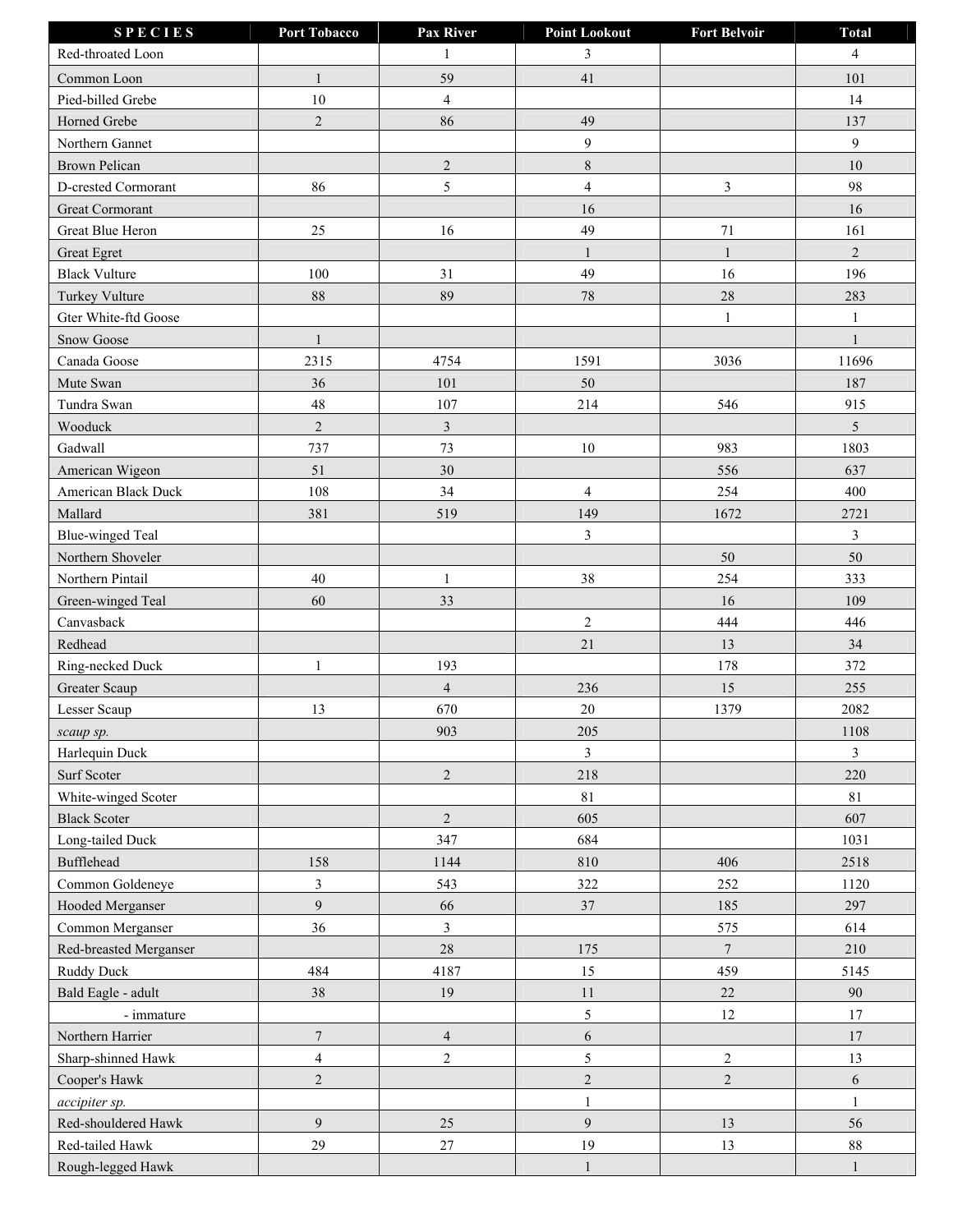| <b>SPECIES</b>            | <b>Port Tobacco</b> | Pax River      | <b>Point Lookout</b>    | <b>Fort Belvoir</b> | <b>Total</b>            |
|---------------------------|---------------------|----------------|-------------------------|---------------------|-------------------------|
| American Kestrel          | 8                   | 14             | 15                      | -1                  | 38                      |
| Merlin                    |                     |                | $\,1\,$                 |                     | $\mathbf{1}$            |
| Peregrine Falcon          |                     | $\mathbf{1}$   |                         |                     | $\mathbf{1}$            |
| Wild Turkey               | 18                  | 1              |                         |                     | 19                      |
| American Coot             | 25                  | 46             |                         | 564                 | 635                     |
| Killdeer                  |                     | 5              | 55                      | 43                  | 103                     |
| Sanderling                |                     | 11             | 46                      |                     | 57                      |
| Purple Sandpiper          |                     |                | $\mathbf{1}$            |                     | $\mathbf{1}$            |
| Common Snipe              |                     | $\mathbf{1}$   | $\mathbf{1}$            | 10                  | 12                      |
| American Woodcock         |                     | $\overline{4}$ |                         |                     | $\overline{4}$          |
| Laughing Gull             | 13                  |                |                         |                     | 13                      |
| <b>Bonaparte's Gull</b>   |                     | 64             | 18                      | $\overline{3}$      | 85                      |
| Ring-billed Gull          | 385                 | 1685           | 840                     | 2124                | 5034                    |
|                           | 178                 | 248            | 132                     | 279                 | 837                     |
| Herring Gull              |                     |                |                         |                     |                         |
| Great Black-backed Gull   | $\overline{4}$      | 38             | 37                      | 13                  | 92                      |
| Kelp Gull                 |                     | $\mathbf{1}$   |                         |                     | $\mathbf{1}$            |
| Forster's Tern            |                     |                | $\mathfrak{Z}$          |                     | $\overline{\mathbf{3}}$ |
| tern sp.                  |                     |                | $\mathbf{1}$            |                     | $\mathbf{1}$            |
| Rock Dove                 |                     | 63             |                         | 51                  | 114                     |
| Mourning Dove             | 107                 | 443            | 203                     | 93                  | 846                     |
| Eastern Screech Owl       |                     | $\overline{4}$ | $\,$ 8 $\,$             | 5                   | 17                      |
| Great Horned Owl          | 1                   | 11             | $\overline{9}$          | $\mathfrak{Z}$      | 24                      |
| <b>Barred Owl</b>         | $\overline{2}$      | $\overline{c}$ | $\overline{\mathbf{3}}$ | $\mathbf{1}$        | $8\,$                   |
| Short-eared Owl           |                     | $\overline{2}$ |                         |                     | $\overline{2}$          |
| <b>Rufous Hummingbird</b> | $\mathbf{1}$        |                |                         |                     | $\mathbf{1}$            |
| Belted Kingfisher         | 14                  | 34             | 18                      | 12                  | $78\,$                  |
| Red-headed Woodpecker     | $\overline{2}$      | $\overline{c}$ |                         |                     | $\overline{4}$          |
| Red-bellied Woodpecker    | 86                  | 101            | 56                      | 97                  | 340                     |
| Yellow-bellied Sapsucker  | 27                  | 24             | 6                       | 15                  | $72\,$                  |
| Downy Woodpecker          | 48                  | 107            | 27                      | 50                  | 232                     |
| Hairy Woodpecker          | 11                  | 18             | $\sqrt{6}$              | 14                  | 49                      |
| Northern Flicker          | 77                  | $77 \,$        | 63                      | 63                  | 280                     |
| Pileated Woodpecker       | 12                  | 18             | 5                       | 23                  | 58                      |
| Eastern Phoebe            | $7\phantom{.0}$     | $\overline{7}$ | $\overline{4}$          | $\overline{7}$      | 25                      |
| Blue Jay                  | 192                 | 241            | 86                      | 115                 | 634                     |
| American Crow             | 635                 | 547            | 217                     | 307                 | 1706                    |
| Fish Crow                 |                     |                | $\mathfrak{Z}$          | 200                 | 203                     |
| crow, sp.                 |                     | 31             | $25\,$                  | $10\,$              | 66                      |
| Horned Lark               |                     | 15             | 104                     |                     | 119                     |
| Carolina Chickadee        | 158                 | 280            | 132                     | 189                 | 759                     |
| <b>Tufted Titmouse</b>    | 140                 | 148            | 64                      | 157                 | 509                     |
| Red-breasted Nuthatch     | 37                  | $\mathbf{1}$   |                         |                     | 38                      |
| White-breasted Nuthatch   |                     | 16             | $\mathbf{1}$            | 53                  | 70                      |
| Brown-headed Nuthatch     |                     |                | $20\,$                  |                     | $20\,$                  |
| <b>Brown Creeper</b>      | $\boldsymbol{7}$    | $\overline{4}$ | 3                       | $10\,$              | 24                      |
| Carolina Wren             | 134                 | 178            | 105                     | 106                 | 523                     |
| House Wren                |                     | $\overline{c}$ | $\,1$                   |                     | $\overline{3}$          |
| Winter Wren               | $\overline{2}$      | 5              | $\sqrt{4}$              | $\overline{4}$      | 15                      |
| Sedge Wren                |                     |                | $\overline{c}$          |                     | $\overline{c}$          |
| Golden-crowned Kinglet    | 24                  | 21             | 14                      | $10\,$              | 69                      |
| Ruby-crowned Kinglet      | 22                  | $18\,$         | 67                      | 12                  | 119                     |
| Eastern Bluebird          | 262                 | $287\,$        | 213                     | 83                  | 845                     |
|                           |                     |                |                         |                     |                         |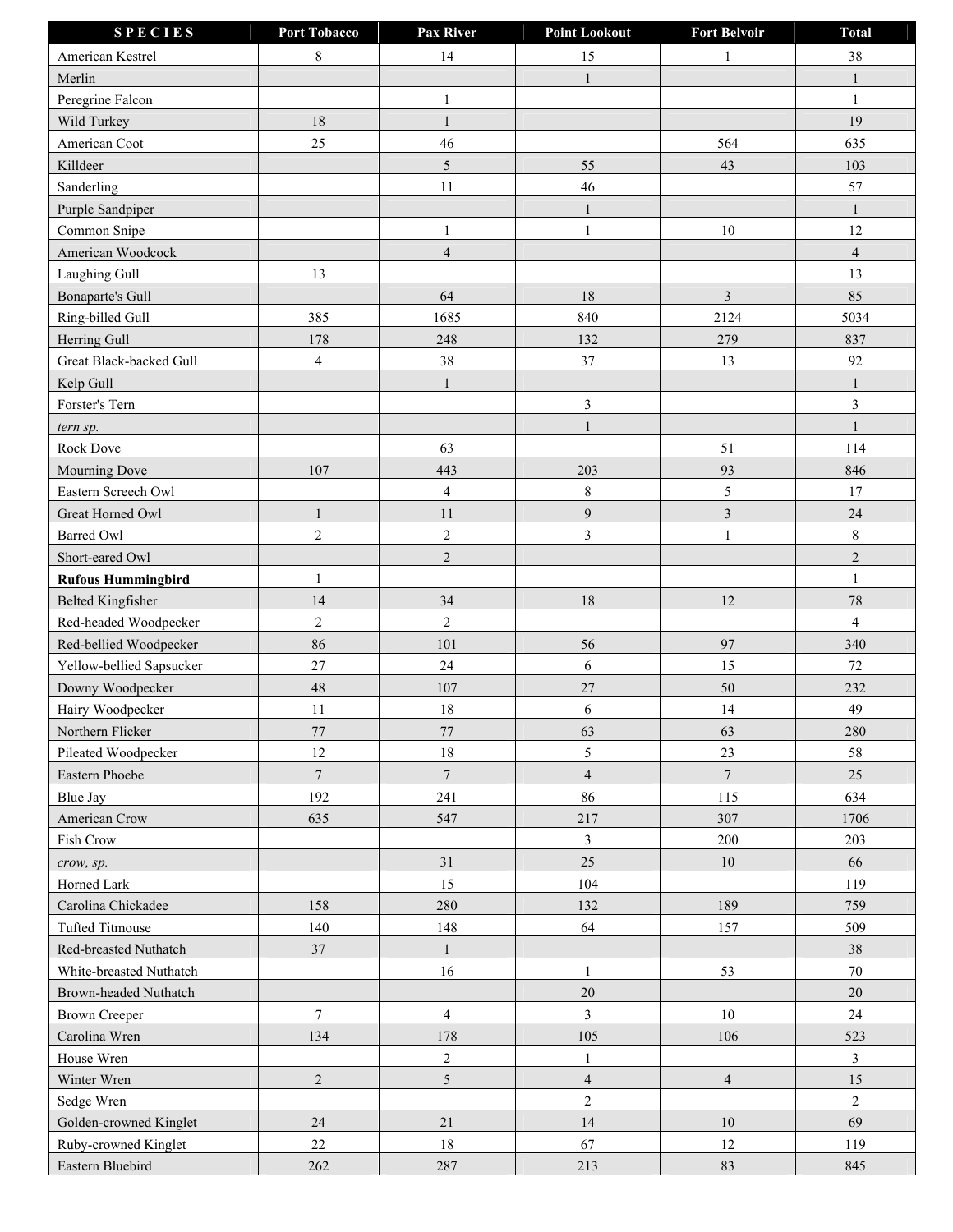| <b>SPECIES</b>              | <b>Port Tobacco</b> | Pax River      | <b>Point Lookout</b> | <b>Fort Belvoir</b> | <b>Total</b>   |
|-----------------------------|---------------------|----------------|----------------------|---------------------|----------------|
| Hermit Thrush               | 27                  | 31             | 28                   | 20                  | 106            |
| American Robin              | 216                 | 1244           | 603                  | 106                 | 2169           |
| Gray Catbird                | $\mathbf{1}$        | 6              | $\mathbf{1}$         |                     | 8              |
| Northern Mockingbird        | 89                  | 114            | 68                   | 48                  | 319            |
| <b>Brown Thrasher</b>       | 9                   | $\,$ 8 $\,$    | $\sqrt{2}$           | 5                   | 24             |
| <b>European Starling</b>    | 550                 | 6986           | 571                  | 839                 |                |
| American Pipit              | $\overline{3}$      |                | 31                   |                     | 34             |
| Cedar Waxwing               | 792                 | 1383           | 861                  | 92                  | 3128           |
| Yellow-rumped Warbler       | 147                 | 271            | 258                  | $40\,$              | 716            |
| Pine Warbler                |                     | 5              | $\sqrt{4}$           |                     | 9              |
| Palm Warbler                |                     | $\mathbf{1}$   |                      |                     | $\mathbf{1}$   |
| Eastern Towhee              | 58                  | 27             | 17                   | 9                   | 111            |
| American Tree Sparrow       |                     | 5              |                      | 5                   | $10\,$         |
| Chipping Sparrow            | 31                  | 20             |                      |                     | 51             |
| Field Sparrow               | 32                  | 42             | 56                   | $\mathfrak{Z}$      | 133            |
| Savannah Sparrow            | $\boldsymbol{7}$    | $\overline{c}$ | 27                   | $\,1\,$             | $37\,$         |
| Fox Sparrow                 |                     |                | 18                   | $\mathfrak{Z}$      | 21             |
| Song Sparrow                | 86                  | 277            | 133                  | 91                  | 587            |
| Swamp Sparrow               | 11                  | 21             | 45                   | $78\,$              | 155            |
| White-throated Sparrow      | 376                 | 905            | 240                  | 220                 | 1741           |
| White-crowned Sparrow       | 5                   | 6              | 17                   |                     | 28             |
| Dark-eyed Junco             | 495                 | 1026           | 150                  | 261                 | 1932           |
| Northern Cardinal           | 167                 | 365            | 182                  | 163                 | 877            |
| Red-winged Blackbird        | 806                 | 586            | 362                  | 72                  | 1826           |
| Eastern Meadowlark          | 19                  | $27\,$         | 96                   | $10\,$              | 152            |
| Rusty Blackbird             | $\mathbf{1}$        |                |                      | $\,1\,$             | $\overline{c}$ |
| Common Grackle              | 940                 | 148            | 49                   | 68                  | 1205           |
| <b>Brown-headed Cowbird</b> | 55                  | 41             | 26                   | 6                   | 128            |
| blackbird, sp               |                     | 7529           |                      | 60                  | 7589           |
| Purple Finch                | 11                  |                |                      |                     | 11             |
| House Finch                 |                     | 253            | 57                   | 83                  | 393            |
| American Goldfinch          | 88                  | 144            | 78                   | 99                  | 409            |
| House Sparrow               | 79                  | 135            | 101                  | 126                 | 441            |
| <b>Totals:</b>              | 12624               | 40551          | 12559                | 18700               | 84434          |

#### **Fort Belvoir Christmas Bird Count Maryland Side** *By Carol Ghebelian, Coordinator*

Clear weather continued to bless SMAS counters for our 3rd 2002 Christmas Bird Count held on Dec. 29<sup>th</sup>. Twenty-four field counters and 5 feeder watchers tallied a total of 90 species on the Maryland Side of the Fort Belvoir count circle. This total matched our high of 90 in 1985. Nearly 19,000 individual birds were reported.

Record numbers of Gadwall, American Wigeon, and Northern Pintail were among the 21 species of waterfowl sighted on the Potomac and in the Piscataway, Pomonkey, Mattawoman, and Broad Creeks. Gwen Brewer spotted a Greater White-fronted Goose among the Canada Geese at Piscataway Park. It appears to be lingering in the area most recently found among the geese on the fields at National Colonial Farm. The Greater White-fronted Goose is new to this count, bringing our cumulative species total to 125. Other birds of note were Paul Nistico's Great Egret, apparently wintering at the Piscataway Wastewater Treatment Plant; Tree Sparrows seen by Paul Nistico and George Wilmot; and Rusty Blackbirds seen by Jean Artes' party at the Mount Aventine Swamp. The Potomac River remains high in Bald Eagle wintering population. Thirty-four were sighted—22 mature, 12 immature. Winter finches were not found; Northern Bobwhite and Red-headed Woodpecker continue to be missing. No other remarkable trends were noted. Our crow population appears to be stable but it will be interesting to see how the West Nile Virus impacted crows and other species on larger census reports.

Thanks to all who made the day so successful.

### **Patuxent River Christmas Bird Count** *by Lisa Lister*

Thirty two people braved mid-morning snow flurries to help twitch the highest Pax River Count in its eight year history. One-hundred seven species (topping our previous best of 106 in 1999) and 40,547 individuals, which dwarfed our previous high of 34,085 in 2000 made for a great group effort.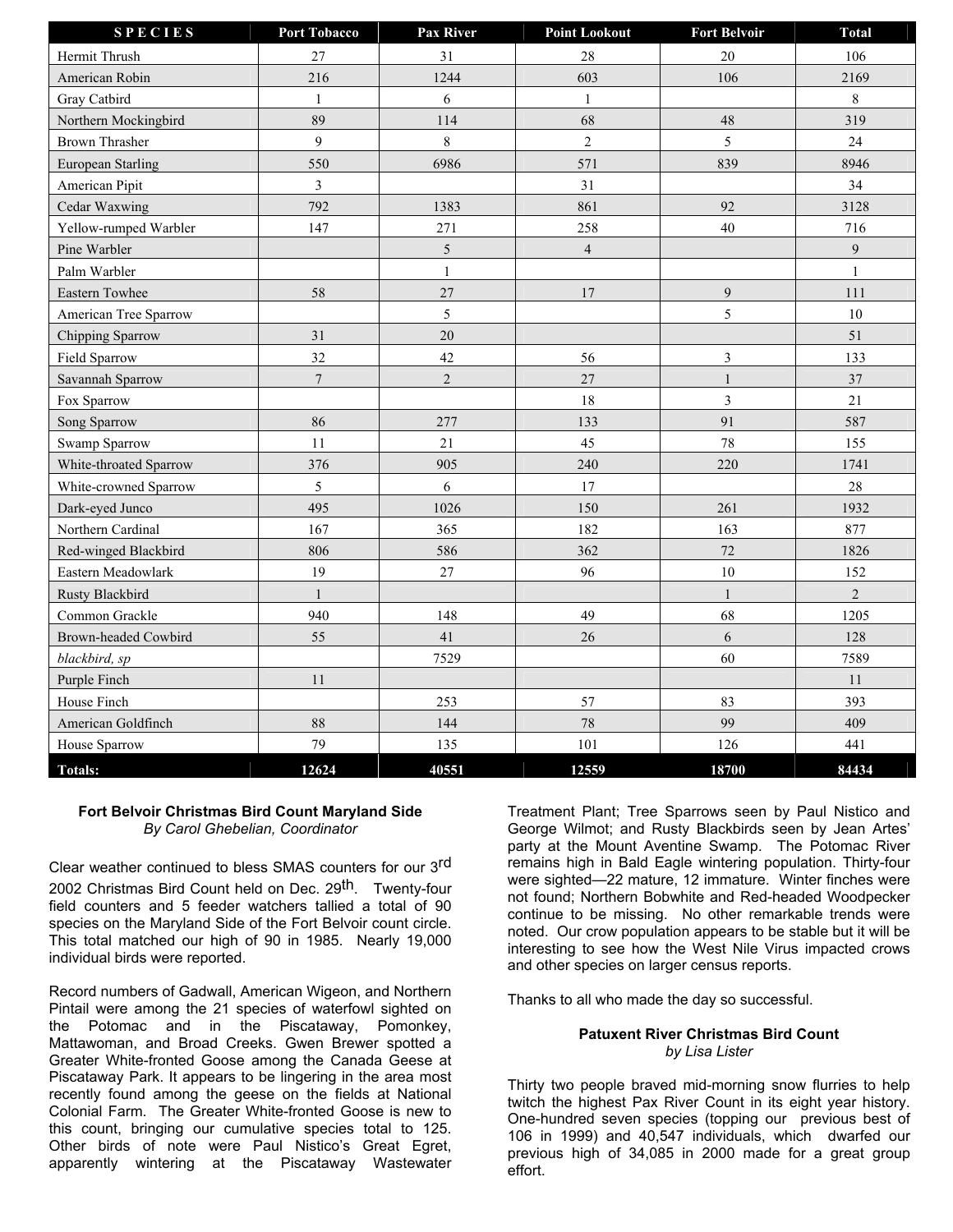Highlights of the count included count highs in just about every species seen. Canada Geese, Ruddy Duck, European Starling and blackbird sp. All tallied over 4000 individuals with blackbirds topping 7000.

All seven woodpecker species that normally occur in southern Maryland in winter were counted. One lucky group counted all seven at Calvert Cliffs State Park. Four species of owl were noted, the common three plus Short-eared. Other interesting species included a count first of Western Palm Warbler, two Brown Pelicans, a Peregrine Falcon, 19 Bald Eagles and the Kelp Gull still frequenting Sandgates.

Two disturbing trends were noted this year. The number of Mute Swans in the count area has steadily increased over the eight year count. This year was the highest with 101. Also, European Starlings are in staggeringly high numbers with just under 7000.

The group held its tally rally at Boomerangs and plans on continuing that tradition next year. Andy Brown will coordinate both counties. Next year's goal: 110 species.

### **Point Lookout Christmas Bird Count** *by Bob Boxwell*

Ten parties comprising 18 individuals participated in the Point Lookout Christmas Bird Count this year. The weather was fairly cooperative and except for a breeze over the water it was actually pleasant out. The birds weren't real cooperative with around 12,000 individuals counted. We ended up with 104 species with 3 Harlequin Ducks and a Rough-legged Hawk being the highlights.

On a personal note, I find I enjoy things more when I can share them. And actually the counts are in the spirit of the season. You give of your knowledge and experience and you are rewarded with an enthusiasm that is sometimes lacking from *old hands.* It renews your energy and makes you remember why you started birding in the first place. And of course, birds really are cool.

Christmas Count has been a tradition for me for over ten years now. It is a reflective time and one where I miss friends who are no longer around. But it is also a time to renew friendships and make new ones. And when you get right down to it, what could be better than a day outdoors with like-minded company and some cool birds to count?

## **Port Tobacco Christmas Count** *by George Wilmot*

Nineteen brave souls showed up to perform the Port Tobacco Christmas Bird Count. One of the most interesting birds seen on the count was the Rufous Hummingbird seen by George Jett and Gwen Brewer and very well documented. Also about 31 Chipping Sparrows were seen - one by Bob Boxwell and 30 by the Sector 6 Team. This sparrow is quite uncommon in the winter. Otherwise the count results were similar to those of the 2001 Port Tobacco Xmas Count.

# **NEW OR RENEWAL MEMBERSHIP APPLICATION**

- Please enroll me as a member of the Audubon Family and the Southern Maryland Audubon Society. I will receive the chapter newsletter, *The Osprey*, and all my dues will support environmental efforts in Southern Maryland. **Make check payable to Southern Maryland Audubon Society.**
- $\Box$  Please enroll me as a member of the National Audubon Society and the local chapter, the Southern Maryland Audubon Society, at the Introductory Offer.I will receive the *Audubon* magazine, the chapter newsletter, *The Osprey*, and support National and local environmental causes. A fraction of my dues will be returned to the local chapter. **Make check payable to National Audubon Society.**
- **Please renew** my membership in the National Audubon Society and the local chapter, the Southern Maryland Audubon Society. A fraction of my dues will be returned to the local chapter. **Make check payable to National Audubon Society.**

| Name                     |                          |      |                                                                                                                 |                             |      |
|--------------------------|--------------------------|------|-----------------------------------------------------------------------------------------------------------------|-----------------------------|------|
| Address<br>City<br>State |                          | Zip  | Mail to: Southern Maryland Audubon Society<br><b>Attn: Membership</b><br>P.O. Box 181<br>Bryans Road, MD, 20616 |                             |      |
|                          |                          |      |                                                                                                                 |                             |      |
|                          | <b>Chapter Dues</b>      |      |                                                                                                                 | <b>National Dues</b>        |      |
|                          | (new/renewal)            |      |                                                                                                                 | Introductory Offer - 1 year | \$20 |
|                          | $\Box$ Individual/Family | \$20 |                                                                                                                 | Introductory Offer – 2 year | \$30 |
|                          | Senior/Student           | \$15 |                                                                                                                 | Senior/Student              | \$15 |
|                          |                          |      |                                                                                                                 | <b>Renewal Rate</b>         | \$35 |